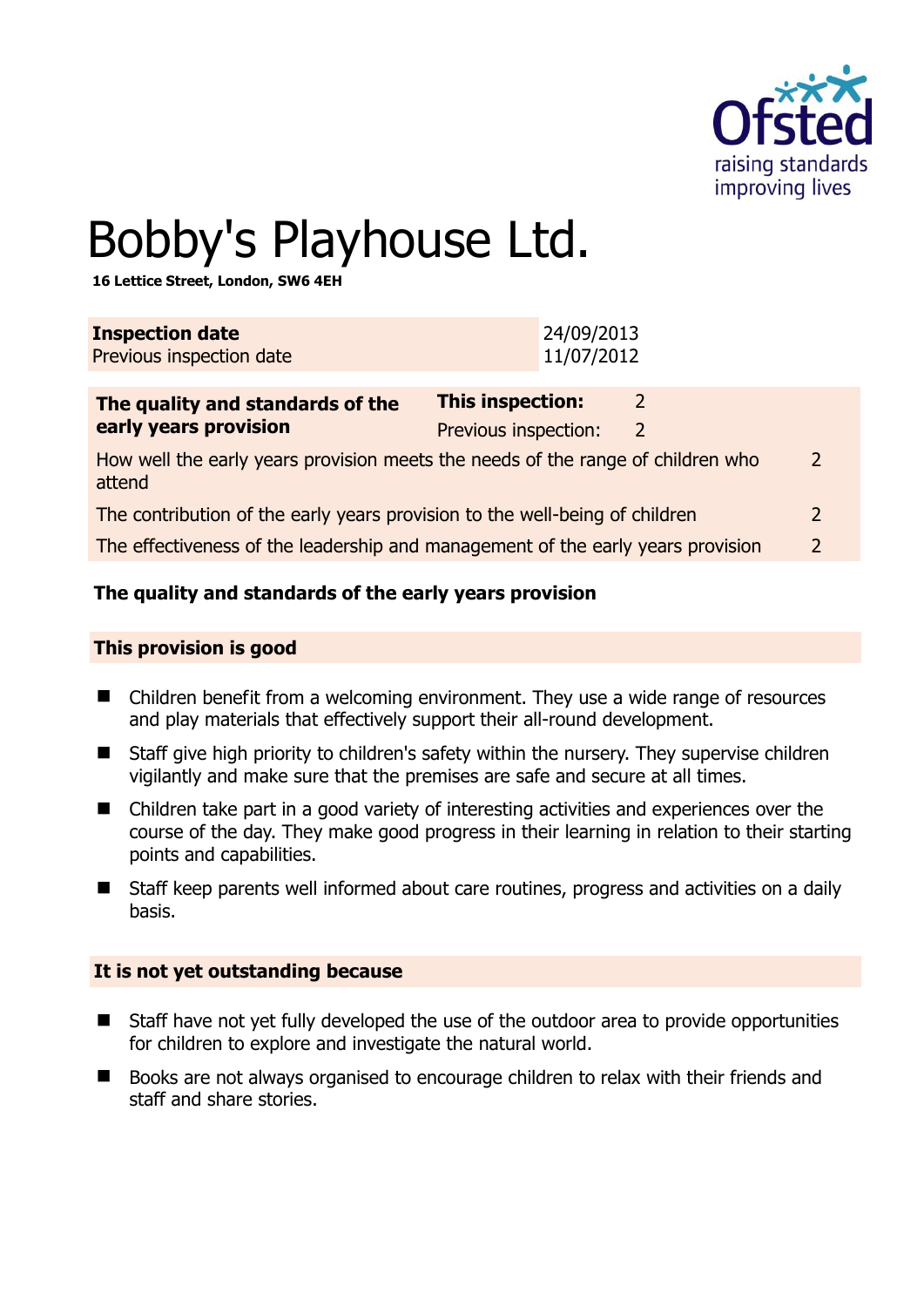# **Information about this inspection**

Inspections of registered early years provision are:

- $\blacksquare$  scheduled at least once in every inspection cycle the current cycle ends on 31 July 2016
- scheduled more frequently where Ofsted identifies a need to do so, for example where provision was previously judged inadequate
- **•** brought forward in the inspection cycle where Ofsted has received information that suggests the provision may not be meeting the legal requirements of the Early Years Foundation Stage or where assessment of the provision identifies a need for early inspection
- **•** prioritised where we have received information that the provision is not meeting the requirements of the Early Years Foundation Stage and which suggests children may not be safe
- scheduled at the completion of an investigation into failure to comply with the requirements of the Early Years Foundation Stage.

# **Inspection activities**

- The inspector observed children taking part in indoor and outdoor activities and during meal times and care routines.
- The inspector had discussions with the management team and staff.
- $\blacksquare$ The inspector sampled records including children's files, planning and staff suitability records.
- $\blacksquare$  The inspector spoke to parents at the setting and took account of their views.

**Inspector**  Rebecca Khabbazi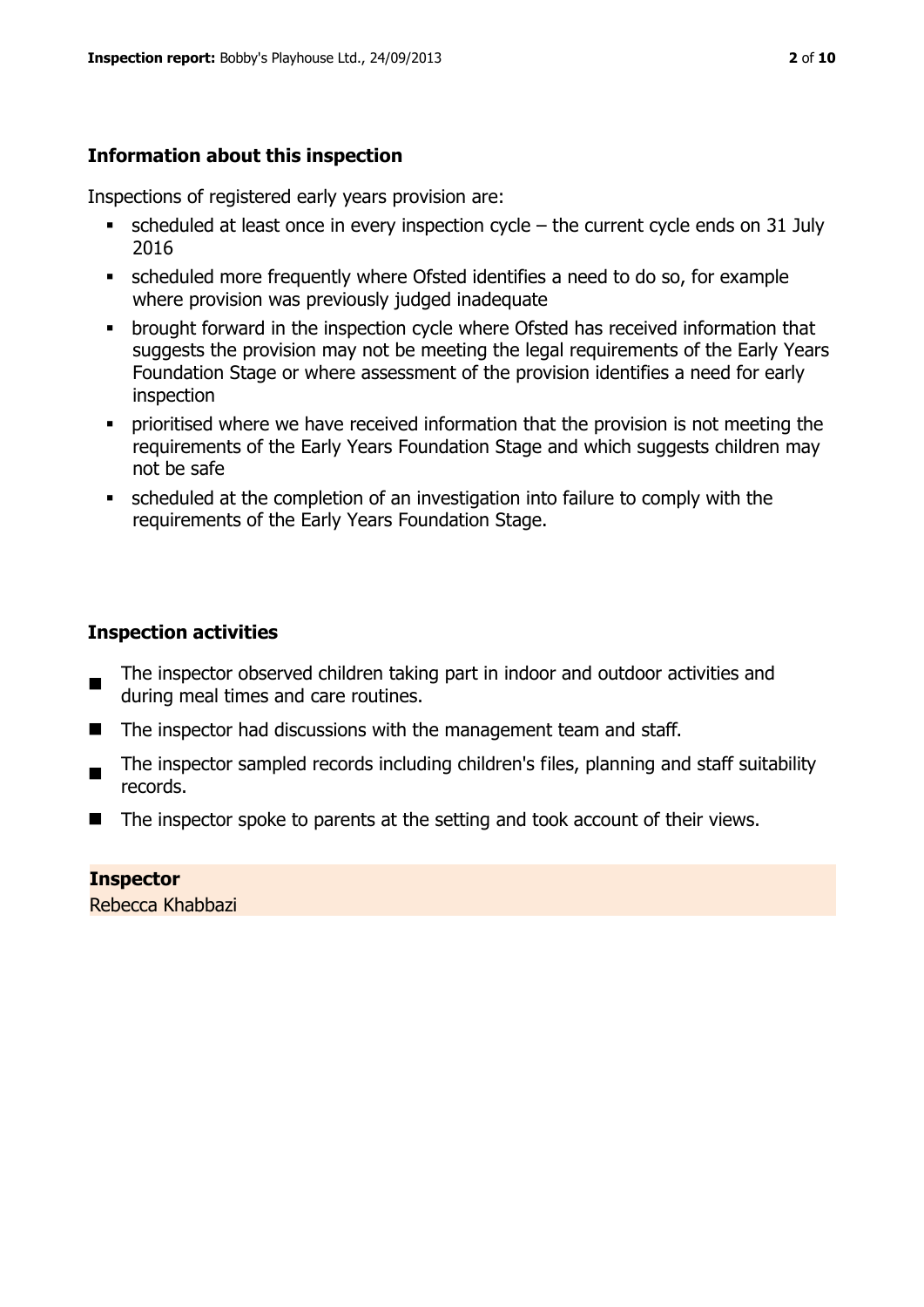#### **Full Report**

#### **Information about the setting**

Bobby's Playhouse has been running for 26 years and registered at this site in 2002. It is a privately owned nursery which operates from purpose built premises in Parsons Green, Fulham, in the London Borough of Hammersmith and Fulham. The nursery comprises of nine playrooms as well as the shared 'great hall' area, which leads to an enclosed outdoor play area.

The nursery is registered on the Early Years Register. It is open each weekday from 8am to 6.15pm for 50 weeks a year. There are currently 127 children in the early years age range on roll. The nursery receives funding for the provision of free early education to children aged three and four years. It supports children who have special educational needs and/or disabilities and those who speak English as an additional language.

There are 34 members of staff who work with the children plus two housekeeping staff. One member of staff has Early Years Professional Status (EYP) and one is a qualified teacher. There are 18 members of staff who hold relevant qualifications at level 3 and two who hold level 2 qualifications. All other staff are currently working towards qualifications.

#### **What the setting needs to do to improve further**

#### **To further improve the quality of the early years provision the provider should:**

- extend the use of the outdoor area to provide further opportunities for children to explore and investigate the natural world.
- review the organisation of books within the nursery in order to provide more comfortable enclosed spaces for children to share stories and conversations.

#### **Inspection judgements**

#### **How well the early years provision meets the needs of the range of children who attend**

Staff welcome all children into the nursery and gather detailed information about each child's background, starting points and needs before they start. For instance, they invite parents to come in with their child for at least three settling in visits, when they talk to them and fill in relevant information forms. This helps ensure staff get to know children well and provide all the support they require. They make sure they are well informed about any additional needs children have and adapt activities and routines to ensure that all children are fully included. Staff make regular observations of children's achievements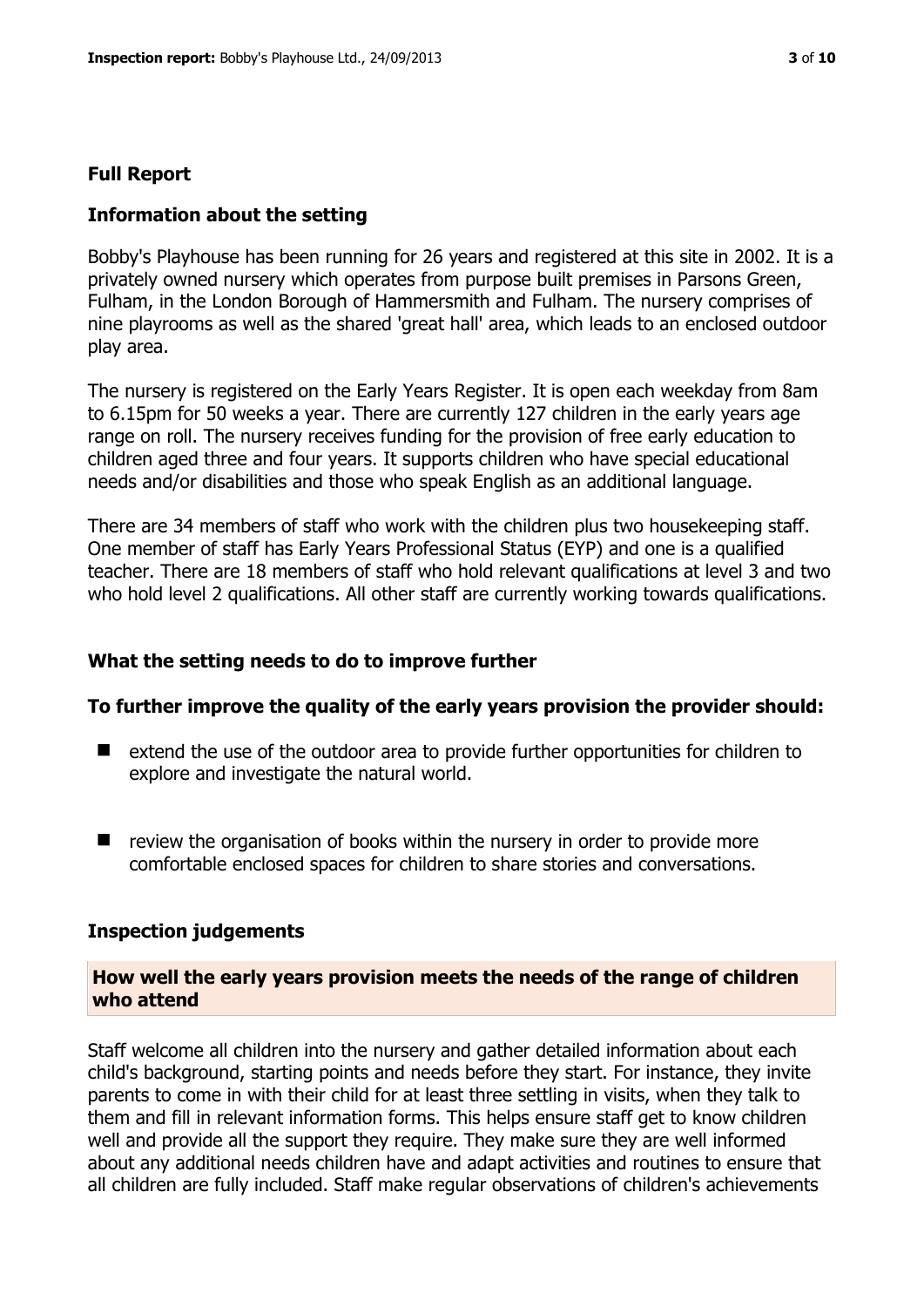and use these to identify next steps and plan activities to support their future learning. As a result, children make good progress and enjoy the activities provided. Staff keep parents well informed on a day to day basis. They talk to them every day and give a full account of activities, routines and achievements. They invite parents to regular meetings to share progress reports. This ensures parents are effectively involved in their child's learning.

Staff show a good understanding of how to support children's learning through play. They plan and provide an interesting curriculum that ensures that children of all ages take part in a well-balanced range of activities and experiences through the day. They set out resources so that babies and toddlers can explore freely. Children in these rooms enjoy investigating toys in baskets and choosing things for themselves. Staff promote their early communication skills well when they talk to them, play a game of peek-a-boo or sing rhymes. Staff help older children learn useful skills and attitudes that prepare them well for the next stage of learning and for school. Children learn to speak confidently and listen attentively to staff at group times. Staff provide support and guidance so that older children learn to recognise their name and find out about the sounds that letters make. Staff support children's language development skilfully when they ask questions to make them think and encourage them to express their ideas. They provide a variety of books that are appropriate to the children's ages in all the playrooms. However, there are not always comfortable quiet spaces available to encourage children to relax and share stories and conversations. Staff support children who are learning English as an additional language appropriately when they start, for instance by finding out key words from home. Many children also benefit from staff who also speak their home languages within the nursery.

Staff support children's understanding of number well during every day activities and routines. They count with younger children during number songs and rhymes, helping them work out how many currant buns are left when one is taken away. Children complete puzzles, working out which piece fits in the space. Staff plan activities that help older children recognise more complex shapes, such as a pentagon, and children move shapes around confidently so they fit together in a game. Staff provide a variety of opportunities for children to find out about the world around them. For instance, they take children to collect leaves in autumn, grow cress seeds with them and sometimes involve children in planting in the outdoor area. However, the use of the outdoor play space is not yet fully developed to provide opportunities to explore the natural world. For example, children do not currently have access to magnifying glasses or other equipment outdoors if they wish to spontaneously explore and investigate. Children of all ages express their creativity as they use different media and materials, painting or cutting and sticking to create a picture. Staff encourage them to use their imaginations during a song session and toddlers giggle in delight as they bark like a dog or waddle like a penguin.

#### **The contribution of the early years provision to the well-being of children**

Children make good relationships with staff and each other. Staff carefully follow children's familiar home routines when they start. An effective key person system means that babies benefit from consistent carers. This helps them settle well and supports their emotional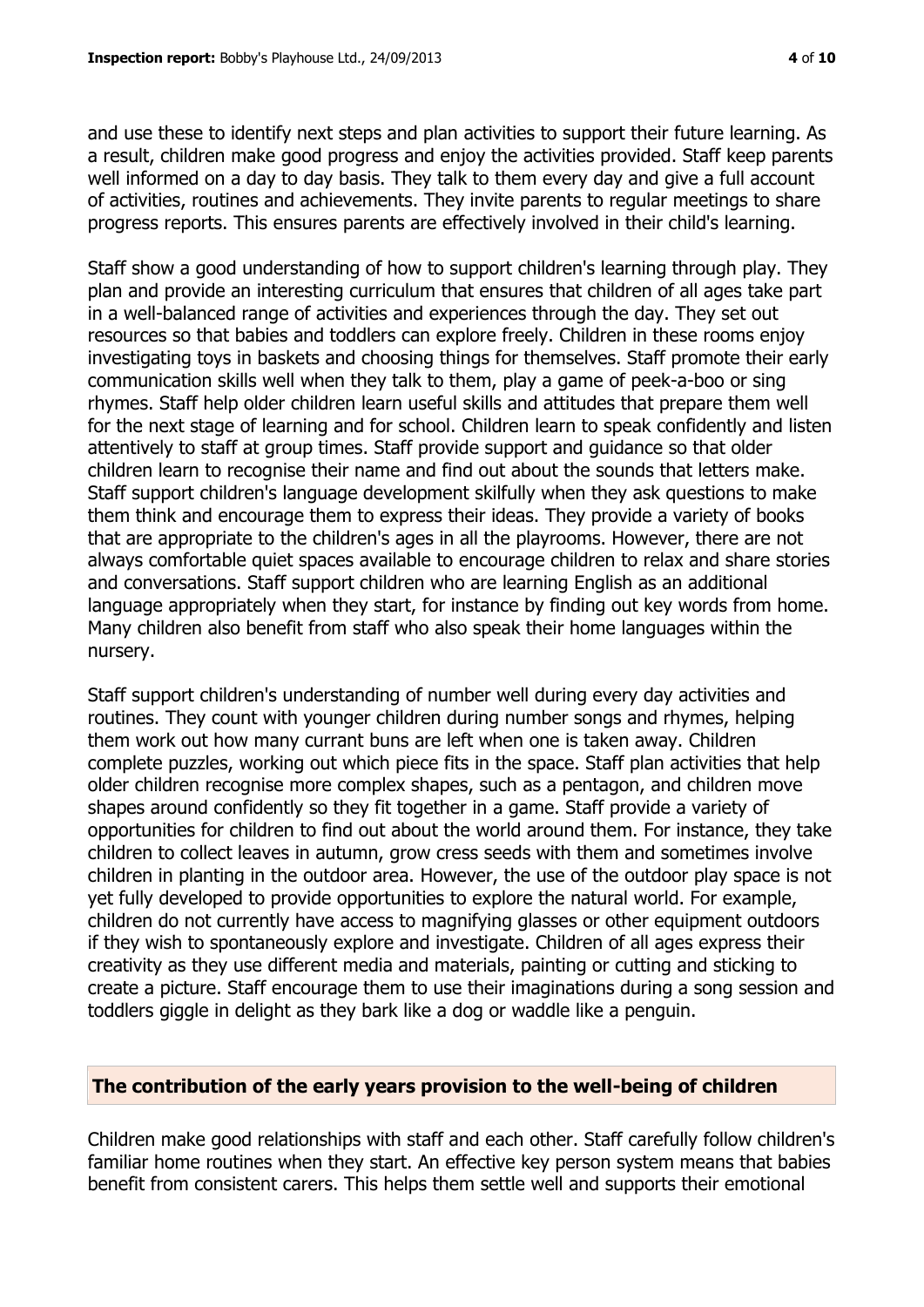and physical well-being. Staff are warm and affectionate towards the children. They give gentle support and guidance that helps children behave well. Children quickly become familiar with the routines and expectations of the setting. They know where to line up to go in the garden and they sit quietly on the carpet for circle time.

The nursery is generally well-planned, bright and welcoming. Staff make sure that a wide range of good quality resources are easily accessible. As a result, children grow in confidence and independence as they choose activities for themselves. Staff are very vigilant in promoting children's safety. They check the premises thoroughly for hazards every day and ensure robust security procedures are in place. They supervise children effectively, always making sure that enough staff are in all areas of the nursery. Children gain a good understanding of risks and how to keep themselves safe. They remember how to go up and down the stairs carefully holding on to the rail and are able to show their friends. Staff involve all children in regular fire drills so that everyone knows what to do in an emergency.

Staff promote children's good health effectively. They remind children to wash their hands after they use the bathroom, so that children learn to manage their own personal needs. Older children get their own tissue if they need to blow their nose and throw it away carefully afterwards. Staff follow careful procedures for changing nappies, such as wearing aprons and gloves, to minimise the risk of cross-contamination. Children benefit from wellbalanced meals and snacks that are freshly prepared on the premises. They look forward to their favourite lunch and enjoy rice cakes and fruit at snack time. Children play outside every day as part of a healthy lifestyle. They practise their physical skills as they run around, ride bikes or have a turn on the slide. They also enjoy a wide range of physical activities in the 'great hall', where there is plenty of space for active games and music and dance sessions.

#### **The effectiveness of the leadership and management of the early years provision**

Effective arrangements are in place to safeguard children and promote their welfare. Robust recruitment procedures help to ensure that all staff are suitable to work with children. Staff have a clear understanding of their responsibility to provide a safe environment for children and know what steps to take if they have child protection concerns. There are comprehensive systems for induction so that staff are familiar with policies and procedures. All required documentation is in place and records are well organised and up to date. The management team monitor staff performance effectively; making sure staff are well supervised and supported. All staff are encouraged to further their qualifications and have opportunities to attend courses and in-house training. This results in a well-trained and supported staff group.

The management team are committed to continually developing the nursery. They have a good understanding of the learning and development requirements and monitor the provision closely, for instance through regular meetings with room managers and evaluating plans and activities. They constantly review the provision and identify areas for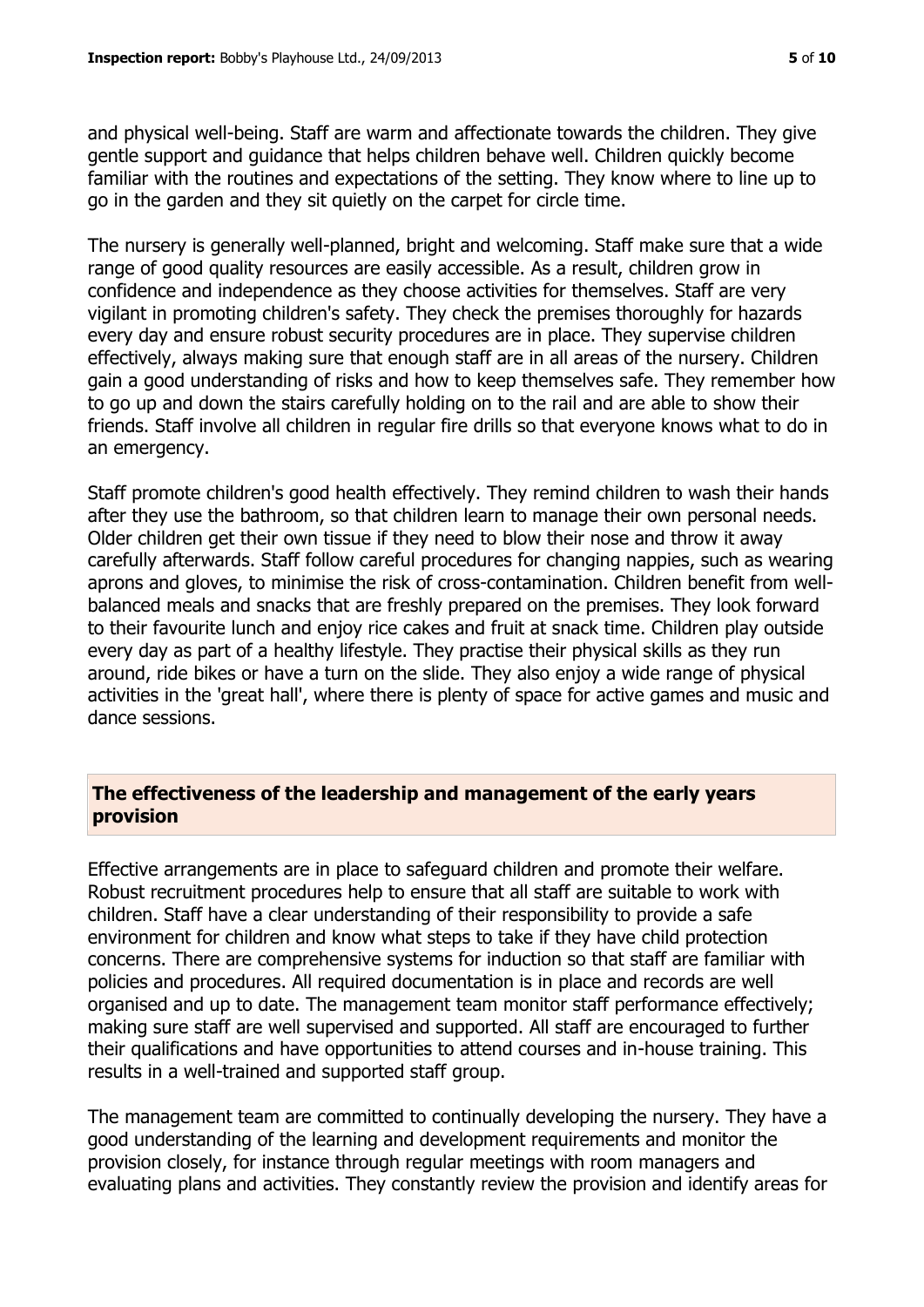development. For example, they have reviewed and developed systems for planning and observations, making sure that assessments are rigorous and link effectively to activity planning. They have also recently extended the nursery to create additional play space for older children. As a result, children benefit from a broad range of experiences upstairs including a well-equipped role play area.

Parents speak highly of the nursery. They particularly value the hands-on involvement of the providers, who manage the nursery. They comment on the friendly, caring approach of staff. Parents are happy with their children's progress and comment that they feel children's social skills, language and confidence are especially well supported at the nursery. Parents have access to comprehensive policies and procedures and are kept informed about the provision through notice boards and regular newsletters. Staff work closely in partnership with other agencies and professionals as appropriate if children have additional needs, sharing information as necessary. This ensures children experience a consistent approach to their learning and care and their needs are met well.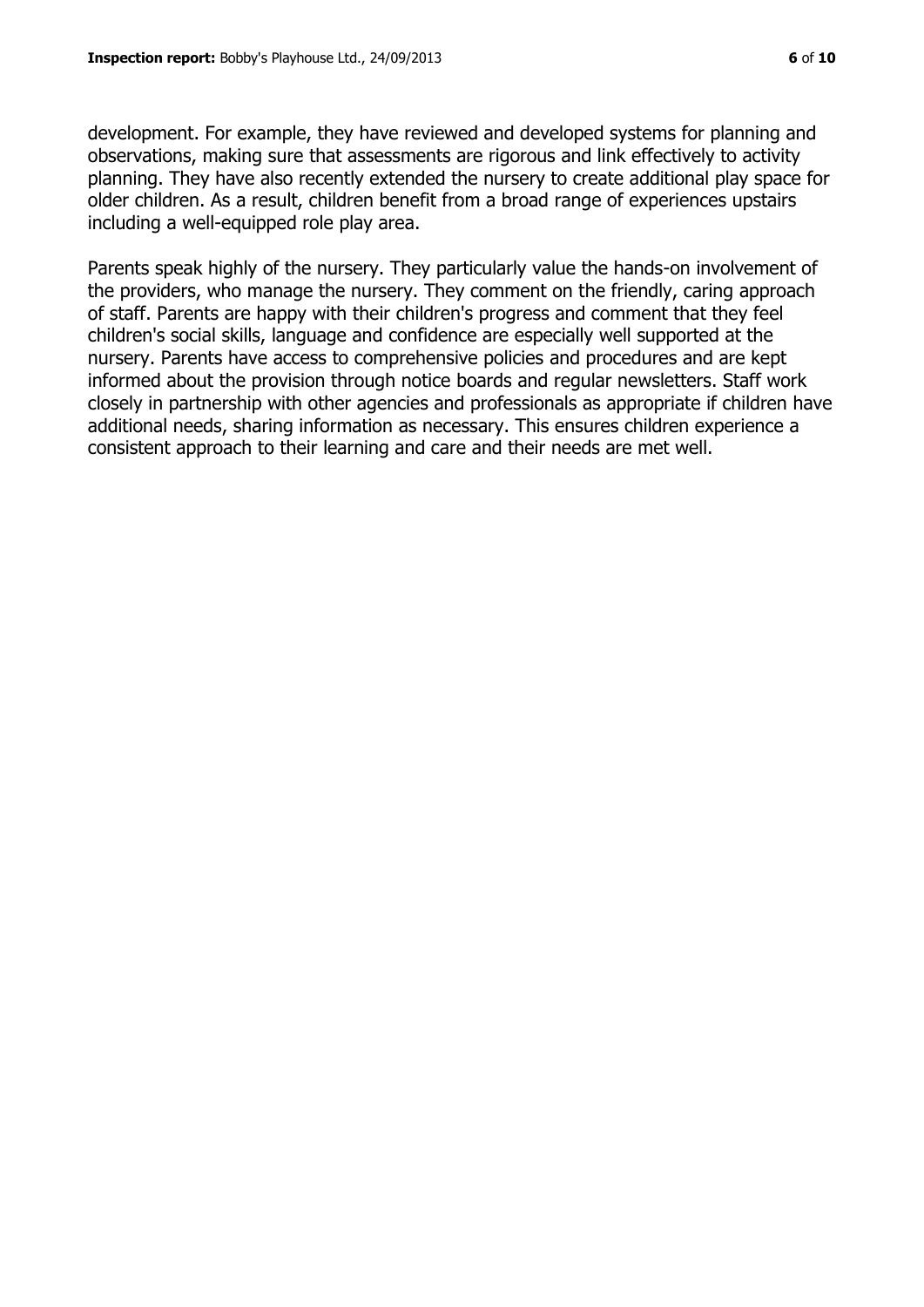# **What inspection judgements mean**

# **Registered early years provision**

| Grade   | <b>Judgement</b> | <b>Description</b>                                                                                                                                                                                                                                                                                                                                                                 |
|---------|------------------|------------------------------------------------------------------------------------------------------------------------------------------------------------------------------------------------------------------------------------------------------------------------------------------------------------------------------------------------------------------------------------|
| Grade 1 | Outstanding      | Outstanding provision is highly effective in meeting the needs<br>of all children exceptionally well. This ensures that children are<br>very well prepared for the next stage of their learning.                                                                                                                                                                                   |
| Grade 2 | Good             | Good provision is effective in delivering provision that meets<br>the needs of all children well. This ensures children are ready<br>for the next stage of their learning.                                                                                                                                                                                                         |
| Grade 3 | Satisfactory     | Satisfactory provision is performing less well than expectations<br>in one or more of the key areas. It requires improvement in<br>order to be good.                                                                                                                                                                                                                               |
| Grade 4 | Inadequate       | Provision that is inadequate requires significant improvement<br>and/or enforcement action. The provision is failing to give<br>children an acceptable standard of early years education and/or<br>is not meeting the safeguarding and welfare requirements of<br>the Early Years Foundation Stage. It will be inspected again<br>within 12 months of the date of this inspection. |
| Met     |                  | The provision has no children on roll. The inspection judgement<br>is that the provider continues to meet the requirements for<br>registration.                                                                                                                                                                                                                                    |
| Not met |                  | The provision has no children on roll. The inspection judgement<br>is that the provider does not meet the requirements for<br>registration.                                                                                                                                                                                                                                        |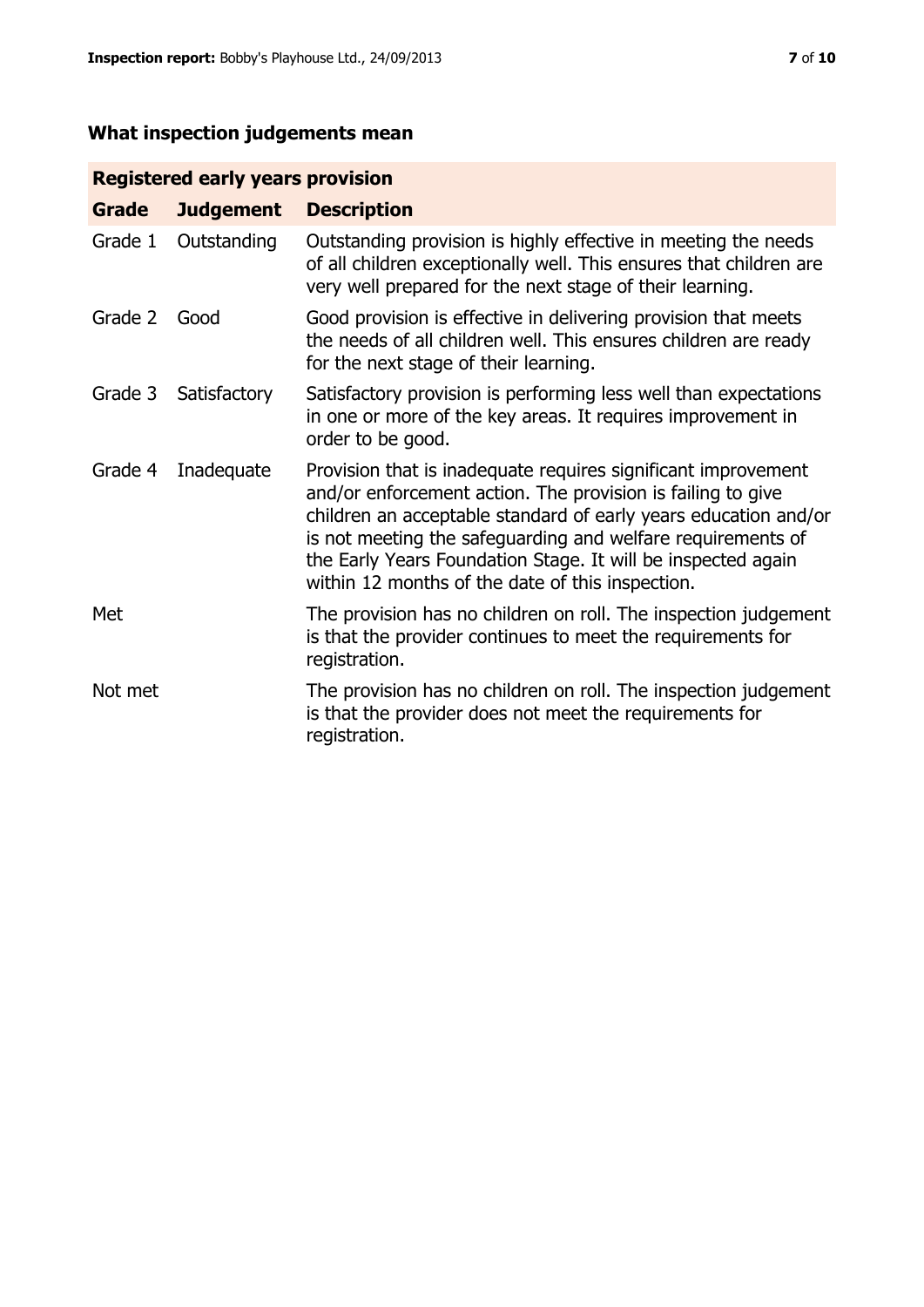#### **Inspection**

This inspection was carried out by Ofsted under sections 49 and 50 of the Childcare Act 2006 on the quality and standards of provision that is registered on the Early Years Register. The registered person must ensure that this provision complies with the statutory framework for children's learning, development and care, known as the Early Years Foundation Stage.

# **Setting details**

| Unique reference number       | EY152041                  |
|-------------------------------|---------------------------|
| <b>Local authority</b>        | Hammersmith & Fulham      |
| <b>Inspection number</b>      | 919264                    |
| <b>Type of provision</b>      | Full-time provision       |
| <b>Registration category</b>  | Childcare - Non-Domestic  |
| Age range of children         | $0 - 5$                   |
| <b>Total number of places</b> | 117                       |
| Number of children on roll    | 127                       |
| <b>Name of provider</b>       | Bobby's Playhouse Limited |
| Date of previous inspection   | 11/07/2012                |
| <b>Telephone number</b>       | 020 7384 1190             |

Any complaints about the inspection or the report should be made following the procedures set out in the guidance *'Complaints procedure: raising concerns and making complaints* about Ofsted', which is available from Ofsted's website: www.ofsted.gov.uk. If you would like Ofsted to send you a copy of the guidance, please telephone 0300 123 4234, or email enquiries@ofsted.gov.uk.

# **Type of provision**

For the purposes of this inspection the following definitions apply:

Full-time provision is that which operates for more than three hours. These are usually known as nurseries, nursery schools and pre-schools and must deliver the Early Years Foundation Stage. They are registered on the Early Years Register and pay the higher fee for registration.

Sessional provision operates for more than two hours but does not exceed three hours in any one day. These are usually known as pre-schools, kindergartens or nursery schools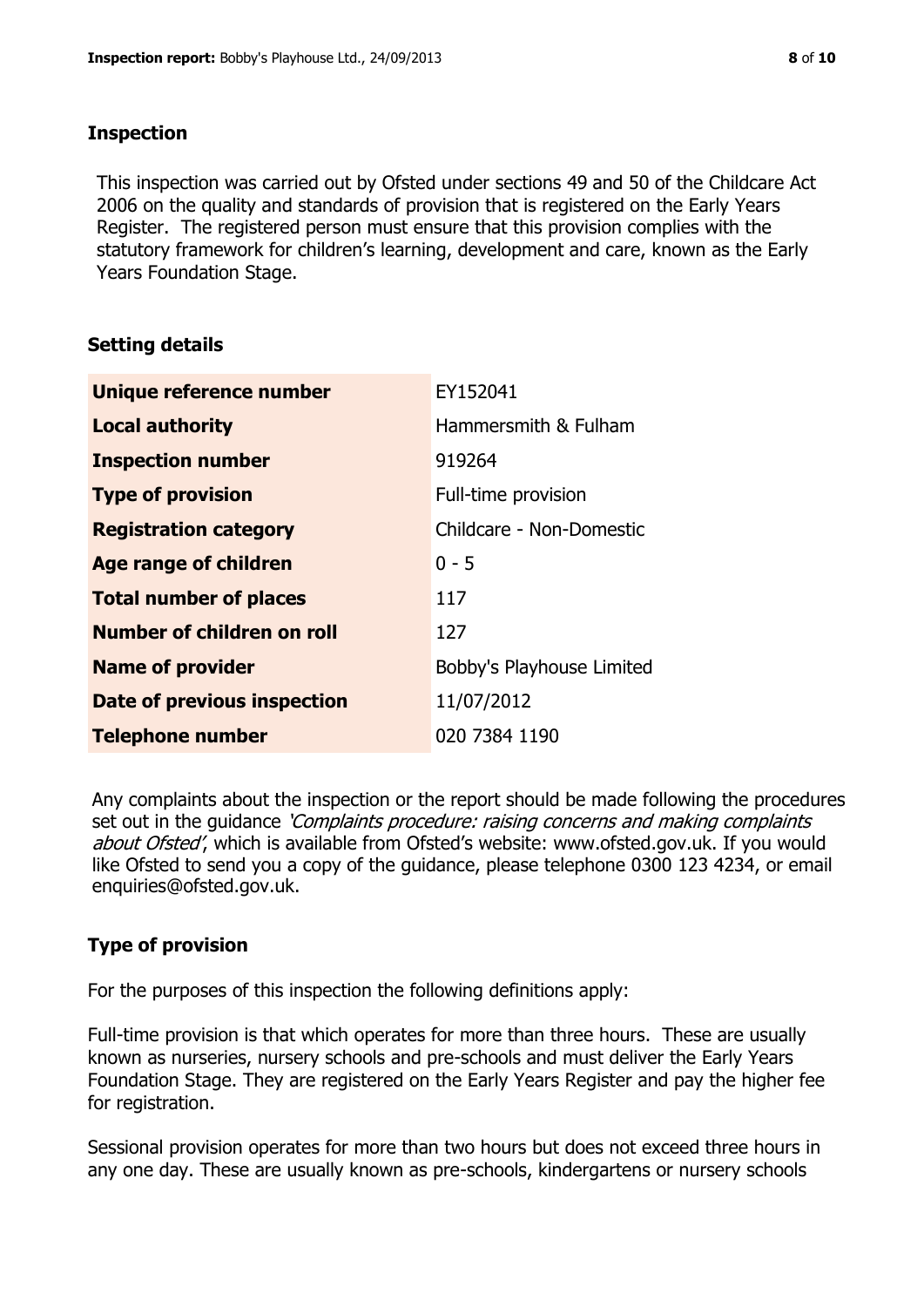and must deliver the Early Years Foundation Stage. They are registered on the Early Years Register and pay the lower fee for registration.

Childminders care for one or more children where individual children attend for a period of more than two hours in any one day. They operate from domestic premises, which are usually the childminder's own home. They are registered on the Early Years Register and must deliver the Early Years Foundation Stage.

Out of school provision may be sessional or full-time provision and is delivered before or after school and/or in the summer holidays. They are registered on the Early Years Register and must deliver the Early Years Foundation Stage. Where children receive their Early Years Foundation Stage in school these providers do not have to deliver the learning and development requirements in full but should complement the experiences children receive in school.